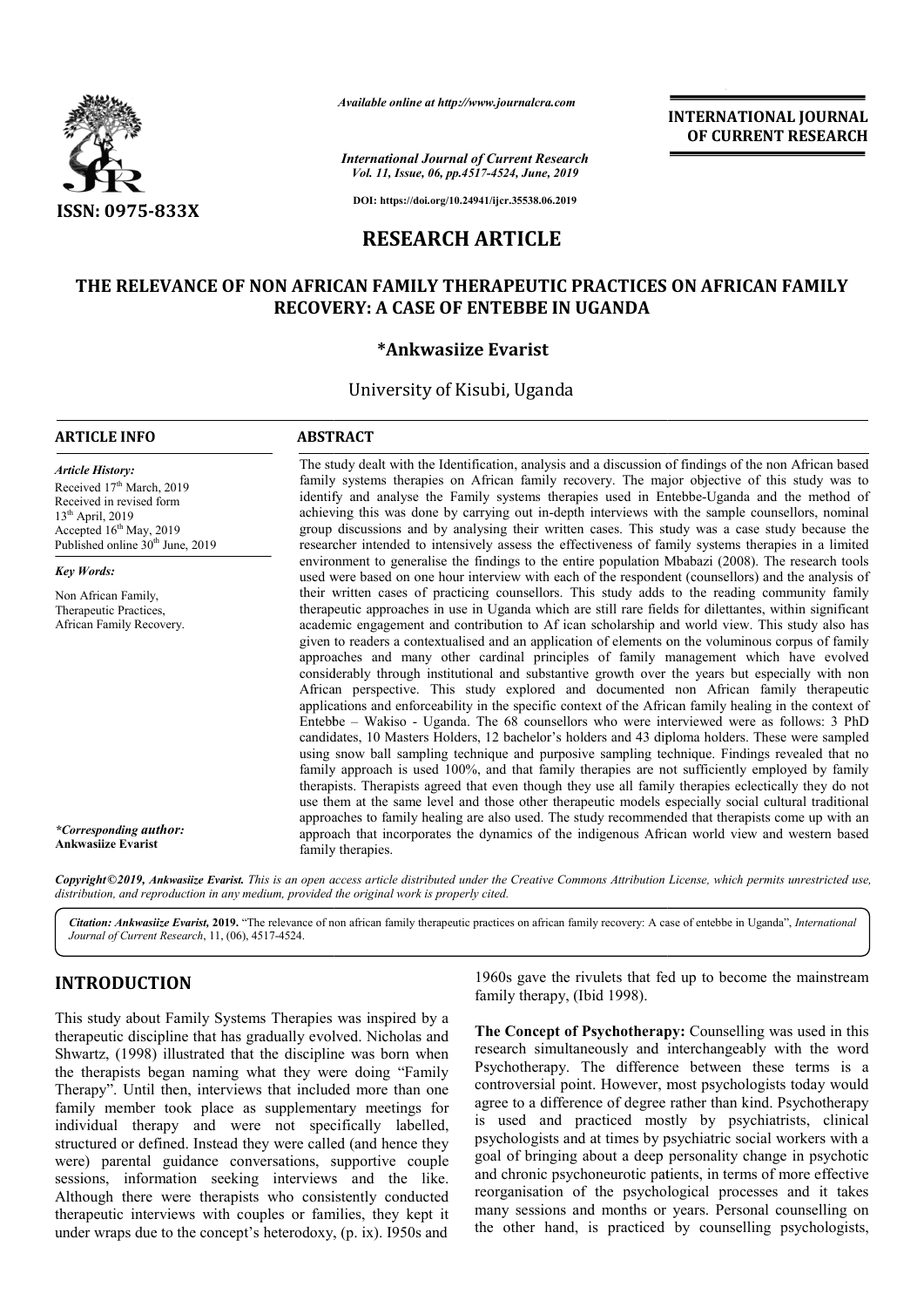marriage counsellors, teachers, parents and friends with the goal of achieving a better personal adjustment and growth in maturity, by stimulating the counselee to exploit her/his potential and use more of his/her resources, (Fuster, 2006). Psychotherapy is from two Greek words *psyche*, which means mind, brain, and *therapeia,* which means "attending", and 'healing", however psychotherapists are not interested only in healing the sick people. They are interested in understanding "normal" people, learning how they function, and helping them to function more creatively, (Engler 2003). Prochaska *et al*  (2007) argued that no single definition of psychotherapy has won universal acceptance. Depending on one's theoretical orientation, psychotherapy can be conceptualised as interpersonal persuasion, health care, psychosocial education, professionally coached self change, behavioural technology, a form of re parenting, the purchase of friendship, a contemporary variant of shamanism. It may be easier to practise psychotherapy than to explain or define it.

#### Norcross, 1990, p.218 defined psychotherapy as:

*"The informed and intentional application of clinical methods and interpersonal stances derived from established psychological principles for the purpose of assisting people to modify their behaviour, cognitions, emotions, and/or other personal characteristics in directions that the participants deem desirable".*

Rychlack (1968) points out that psychotherapy has three major goals: the scholarly, the ethical, and the curative. The scholarly motives consider therapy as a means of understanding the self and human nature. Ethical motive consider therapy a means of helping the individual to change, improve, grow, and better their quality of life. The curative motive aims directly at eliminating troublesome symptoms and substituting maladaptive behaviour with more suitable behaviours.

**The Concept of Family and Marriage:** The modern English word "marriage" derives from Middle English marriage, which first appears in 1250-1300 B.C. This in turn is derived from Old French *marier* (to marry) and ultimately Latin *maritare* (to marry) and *maritus* (of marriage). So marriage is a social union or legal contract between people that creates kinship. It is an institution in which interpersonal relationships, usually intimate and sexual, are acknowledged in a variety of ways, depending on the culture or subculture in which it is found. Such a union, often formalized via a wedding ceremony, may also be called matrimony. In his book The History of Human Marriage (1921), Edward Westermarck defined marriage as "a more or less durable connection between male and female lasting beyond the mere act of propagation till after the birth of the offspring."

In The Future of Marriage in Western Civilization (1936), he rejected his earlier definition, instead provisionally defining marriage as: "a relation of one or more men to one or more women that is recognized by custom or law". .......

"The family is the natural and fundamental group unit of society and is entitled to protection by society and the State" (United Nations, 1948).

This research considered only heterosexual monogamous marriages and other forms of marriage are outside the scope of this study. Family is the physical smallest and basic unit of a society. It is comprised of father, mother and children.

According to Goldenberg *et al* (2008), a family is a far more than a collection of individuals sharing a specific physical and psychological space. He defines it as a natural social system that occurs in diversity of forms today and represents a diversity of cultural heritages. A family is referred to by US Bureau of the census (1997) as any two or more persons related by birth, marriage or adoption and residing together. It is a collection of individuals sharing a specific, physical, and psychological space, (Goldenberg, 2000). Families can be either nuclear or extended, and with African families they are mainly extended. Hornby (2007), asserts that family is a group of people staying in one roof and usually under one head or consisting of one or two parents and their children: the other members of family, close relations/relatives. It can be termed as all the people who are related to each other. A family is still defined as a group which brings together all those who are related by blood that is man,his wife or wives and children and their grandchildren and great-grandchildren (Kenyatta, 1938). These are people who are connected biologically. Nyamiti (1987), argues that the term "family" in Africa evokes not only blood communal membership of few living members, but also the themes of clan, tribe, affinity, maternity, patria potestas, priesthood, ancestors (involving the themes of mythical time, archetypes, heroes, founders), initiation and hence fecundity, life, power and sacrality. This involves everyone who is related to a given family. Kayongo-Male D and Onyango P (1994)) further asserted that the family is the basic and social institution. The family is a foundation and fundamental ground of essential and initial formative place for every human being. Gichinga (2005), emphasized that extended family involves cousins, or anyone nuclear family members such as brothers and sisters, of father and other relatives outside the nuclear family who are maintained through adoption, visiting or economic support and house servants.

**African families:** Marriage in this research was defined by the researcher as a socially recognised and approved union (social, economic, emotional, and sexual) between man and woman who commit themselves to each other with expectations of a stable and lasting marriage and with parental rights and duties. Mbiti, (1969) considers marriage as a focus of existence, a point where all members of a given community meet that is the departed, the living, and those yet to be born, a place where the drama of history is repeated, renewed and revitalised.

**Significance and scope of the study:** The study aims at enhancing the inter and intra-family composition and systems of the families to be fully functioning and in helping family members better their lives and lives of all involved in the therapeutic relationships. The major significance of the study lies in addressing and filling the gaps within the existing family models western and African family therapies. This was done by analysing core approaches and theories from traditional western theoretical foundations on traditional African foundations. This study seeks to bring about fundamental change based on the human person's level of the self awareness, responsible decisions and initiatives as a member of the family in these global times. The human person in the family is the central subject in this endeavour and is both the "means and the end". The human person in the family is both a participant and a beneficiary in the therapeutic process. Human persons are Self-Reflexive characterized by their ability to make themselves and their own behavior the focus of examination; this is self-reflexivity that permits humans to examine their systems and set goals and permits humans to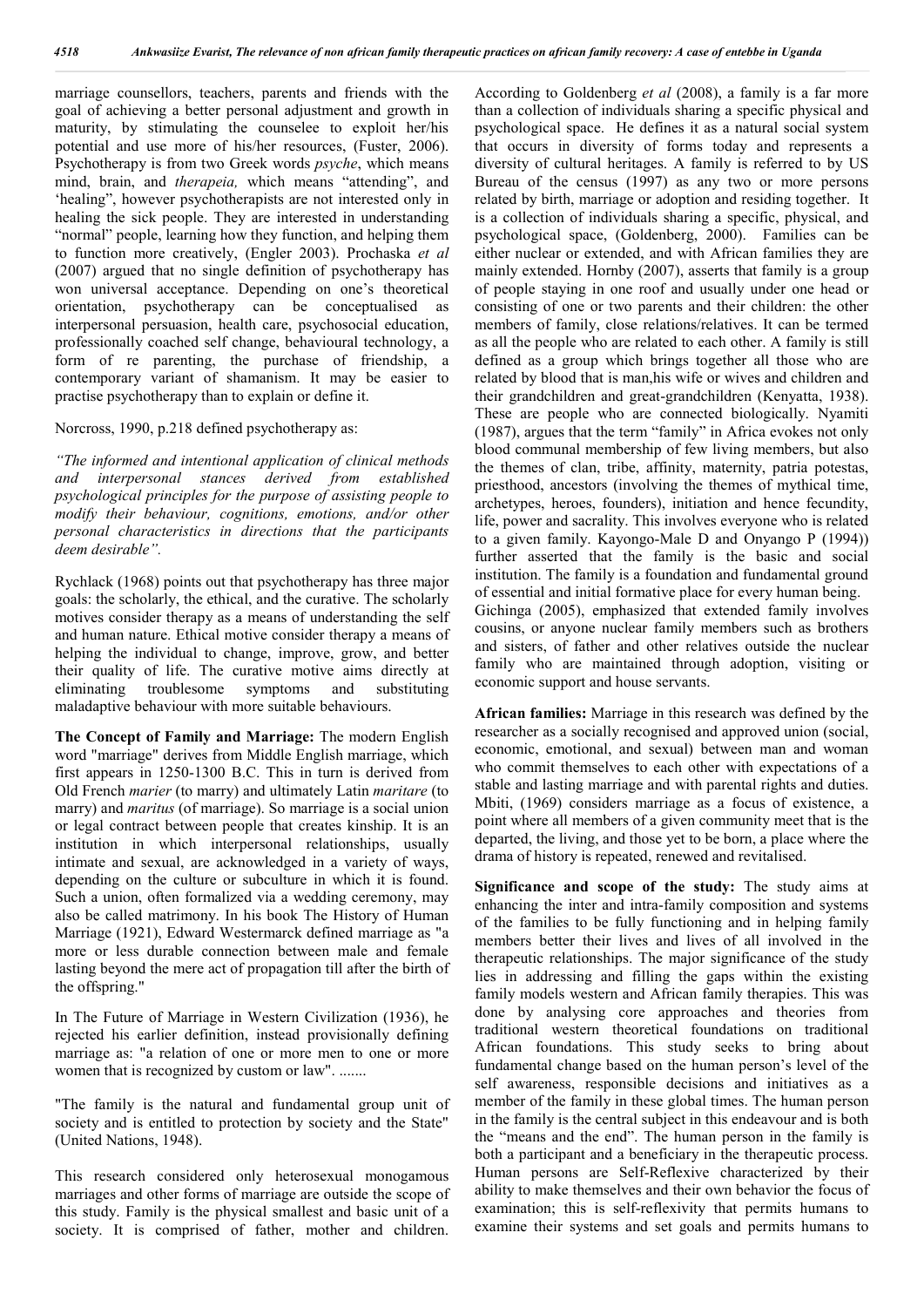examine social influences on systems and behaviors, rather than naively accepting them as "natural." Humans are biopsycho-social-spiritual beings. Each aspect of functioning needs attention and care through self-reflexivity. Selfreflexivity leads family members to develop feelings of deep kinship with all humanity. This study thus has extended the knowledge by looking at the family is the cradle; a place where an individual is born. Beyond psychological birth, the cradle is the developer and transmitter and the exemplar of the core values and value system.

**Statement of the Problem:** Professional Counseling has been in Africa and in Uganda in particular for more than five decades and Western Family systems counseling as a courseunit has been taught in most of the Higher Education Institutions. Psychotherapists and psychologists believe that Family systems therapy aims at creating psychosocial skills training, empowerment, and respect among all family members built on humanitarian and philanthropic principles. Family systems therapy is meant to produce a change that is dynamic and relatable enough to meet the day-to-day demands. Uganda Counselling Association (UCA) December 2009:8 indicated that Uganda has been with a continuous growth of counselling services for over five decades with

"…over 500 registered counsellors and close to 12 corporate members, including institutions of higher learning, HIV and AIDS service organisations, and government departments....It is estimated that Entebbe-Wakiso District has 100 practising counsellors and the rest 400 are distributed to the rest of Districts of Uganda".

The major concern at hand is that the western family systems therapies have not been contextualized to address concrete experiential aspects of the Ugandan family settings. Despite the use of Western family systems therapies, there is persistent domestic violence as reflected in the 2006 Uganda Demographic and Health Survey (UDHS) shows that nearly 60% of women have experienced some form of physical violence, and in more than 87% of cases, the perpetrator was a current or former husband or partner. The other inadequacy of Western family systems therapies is evidenced in the Ugandan context by the persistent record of psychosocial human rights violations as testified by Uganda Human rights commission (UHRC) in its 11th annual report 2008:6. The report indicated that in 2008 alone the UHRC received 1,060 complaints, majority of which were about violation of freedom from torture and cruel, inhuman or degrading treatment or punishment 29.8%. There were also significant complaints on the violation of children's rights 22.1% and personal liberty 16.8%, property 9.6%, life 5.9 % education 4.7% rights of workers 3.4% rights of fair hearing and speedy trial 3.3% and the remaining 1% in other complaints. The existing family therapies have shown gross inadequacies in addressing the existing family challenges. The contemporary families however have remained entangled into the global influences that have been purportedly brought about by technological and scientific advancements that have led to new innovations to cope up with the novelties. These changes have contributed to families in Uganda to lose some traditional upheld values like teamwork and respect of the aged and parental control over their children. To this goal, the study explored the above gaps and dilemmas in western family systems and gaps within African family healing so as to make a family fully functioning.

**Major Objective the study:** To identify and analyse the Family systems therapies used in Entebbe-Uganda and the method of achieving this was done by carrying out in-depth interviews with the sample counsellors, nominal group discussions and by analysing their written cases.

**Study scope:** Uganda is a relatively small country with 230,000 km square, landlocked found in high plateau that rolls from the Ethiopian highlands towards Southern Africa. It lies astride the equator, between 4.12◦ north and 1.29◦ south. It is bound with longitude 29.34◦ East and 35.0◦ s West. It is bordered by Kenya in the east, Sudan in the north, Democratic Republic of Congo in the west and Rwanda and Tanzania in the south.

Physical scope of Entebbe: Entebbe lies at 0°.04N, 320.280E and is 37 kilometres South East of Kampala the capital city of Uganda. It is situated in Wakiso District boarding Lake Victoria in the South. The Municipality is located on a peninsular into Lake Victoria covering a total area of 56.2 km<sup>2</sup>, out of which  $20km^2$  is water.

**Population:** The final results of the 2002 population census put Entebbe Municipality at a total of 55.086 people of whom 27.135 are males and 27.951 females. The mean household size is 3.8, whereas the sex ratio is 97.0. The 2002 census also revealed that the Municipality has 14,216 households.

**Profile of the respondents in the study:** The research was based on 592 respondents comprising of 68 counsellors out of 80 targeted populations of counsellors and also from 100 families with a total 524 members. These respondents were accessible for interviews and nominal group discussions. NB. Counselled 50 families had total family members of 254. Uncounselled 50 families had total family members of 270 The 2002 population census put Entebbe at a total of 55.086 people of whom 27.135 are males and 27.951 females. The mean household size is 3.8, whereas the sex ratio is 97.0. The 2002 census also revealed that the Entebbe has 14,216 households.

**Table 1. Showing the study population**

| Category                           | population<br>size | Accessible study<br>population |
|------------------------------------|--------------------|--------------------------------|
| PhD counsellors or PhD candidates. | 3                  | 3                              |
| Masters degree counsellors         | 10                 | 10                             |
| Bachelors degree counsellors       | 20                 | 12                             |
| Diploma holders counsellors        | 47                 | 43                             |
| Counselled families                | 60                 | 50                             |
| Un counselled families             | 60                 | 50                             |
| Total                              | 200                | 168                            |

*Source*: Field data, 2018

**Data collection instruments used on counselors:** The 68 counsellors who were interviewed were as follows: 3 PhD candidates, 10 Masters Holders, 12 bachelor's holders and 43 diploma holders. These were sampled using snow ball sampling technique and purposive sampling technique.

**Table 2. Showing data collection instruments used on counselors**

| (Category) Counsellors                           | Data collection tool      | Spent hours |
|--------------------------------------------------|---------------------------|-------------|
| 3 PhD Candidates                                 | Interview (one hour each) | 3 hours     |
| 10 masters holders                               | Interview (one hour each) | 10 hours    |
| 12 bachelors holders                             | Interview (one hour each) | 12 hours    |
| 43 diploma holders                               | Interview (one hour each) | 43 hours    |
| Total counsellors 68                             |                           | 68 hours    |
| $\sim$<br>$T'$ $T$ $T$ $T$ $A \wedge A \wedge A$ |                           |             |

 *Source*: Field data, 2018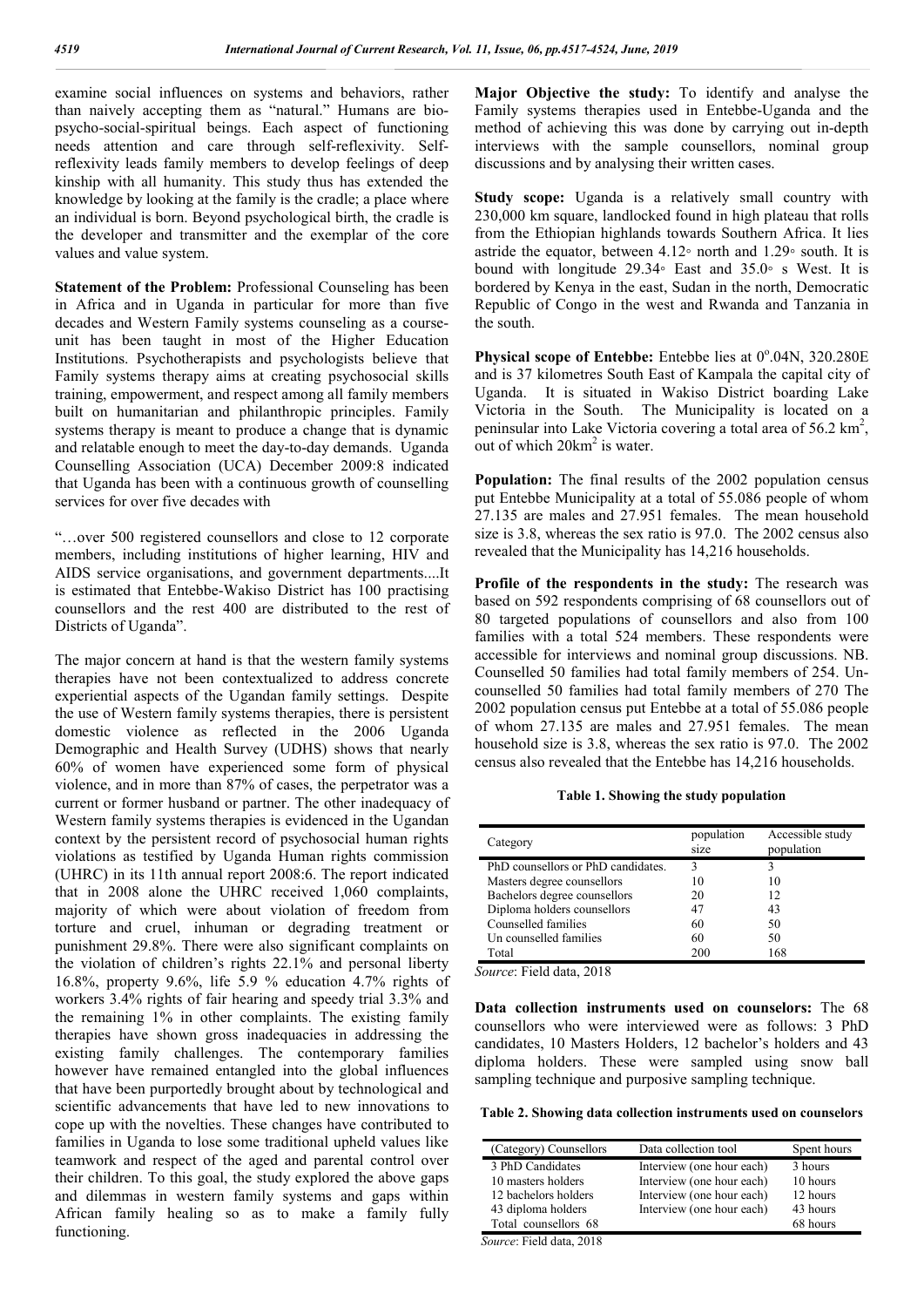Those who were accessible for interviews and provided their family written cases to the researcher for analysis were as follows: 6 masters' holders, 8 bachelor's holders and 27 diploma holders.

#### **Table 3. Showing counsellors who were interviewed and provided their written cases to the researcher**

| (Category) counsellors                                  |                          | Data collection tools          |
|---------------------------------------------------------|--------------------------|--------------------------------|
| 6 masters holders.                                      | Interviews               | written cases                  |
| 8 bachelor's holders<br>27 diploma holders.<br>Total 31 | Interviews<br>Interviews | written cases<br>written cases |
| Source: Field data, 2018                                |                          |                                |

**Description of data analysis techniques:** The obtained data has been analysed thematically and the information has been sorted, presented, and categorised by identifying patterns or connections between the categories (similarities and differences), related, interrelated, prioritised, synthesized and evaluated under specific propositions questions. In some areas narrative writing integrated different data elements, Yin, R.K (1994). There was the description of the situations the data represents,(Amin 2005:445).

The research findings were analysed with interpretive analysis, structural analysis and reflective analysis, Leedy, (1997).

### **Field data**

**Presentation of the data:** The study found out that out of the 68 counsellor respondents, 3 used all family systems therapies, 20 been conscious of the family systems therapies, 14 had used some and 6 had used most of the therapies and 25 were not aware of any of the family systems therapies as the table below shows; The above table reveals that a surprising data that in the range of the three years under study, only 4.4% used all the family therapies under investigation and the rest 96.6% did not with 8.8% using most of the therapie. The research tool used were based on one hour interview with each of the respondent and the analysis of their written cases. From the above table it is clear that no family approach is used 100%, one discovers that communication family therapies were frequently used with the highest percent of 13.2 % and Cognitive Behavioural approaches were the least used with 4.4%. The research tools used were based on one hour interview with each of the respondents and the analysis of their written cases.



**Graph 1. Showing different family therapies**

**Table 4. showing the level of application of family systems therapies of the respondents (Counsellors)**

| Level of family therapy used             | Frequency 2016 | Frequency 2017 | Frequency 2018 | Total Numbers of respondents | Percentage $(\% )$ |
|------------------------------------------|----------------|----------------|----------------|------------------------------|--------------------|
| Used all family therapies                |                |                |                |                              | 4.4                |
| Conscious of the family therapies        |                |                |                | 20                           | 29.4               |
| Used some of the family therapies        |                |                |                |                              | 20.6               |
| Used most of the family therapies        |                |                |                |                              | 8.8                |
| Not aware of any of the family therapies |                |                |                |                              | 36.8               |
| Total                                    |                |                |                | 68                           | 100                |

*Source*: Field data, 2018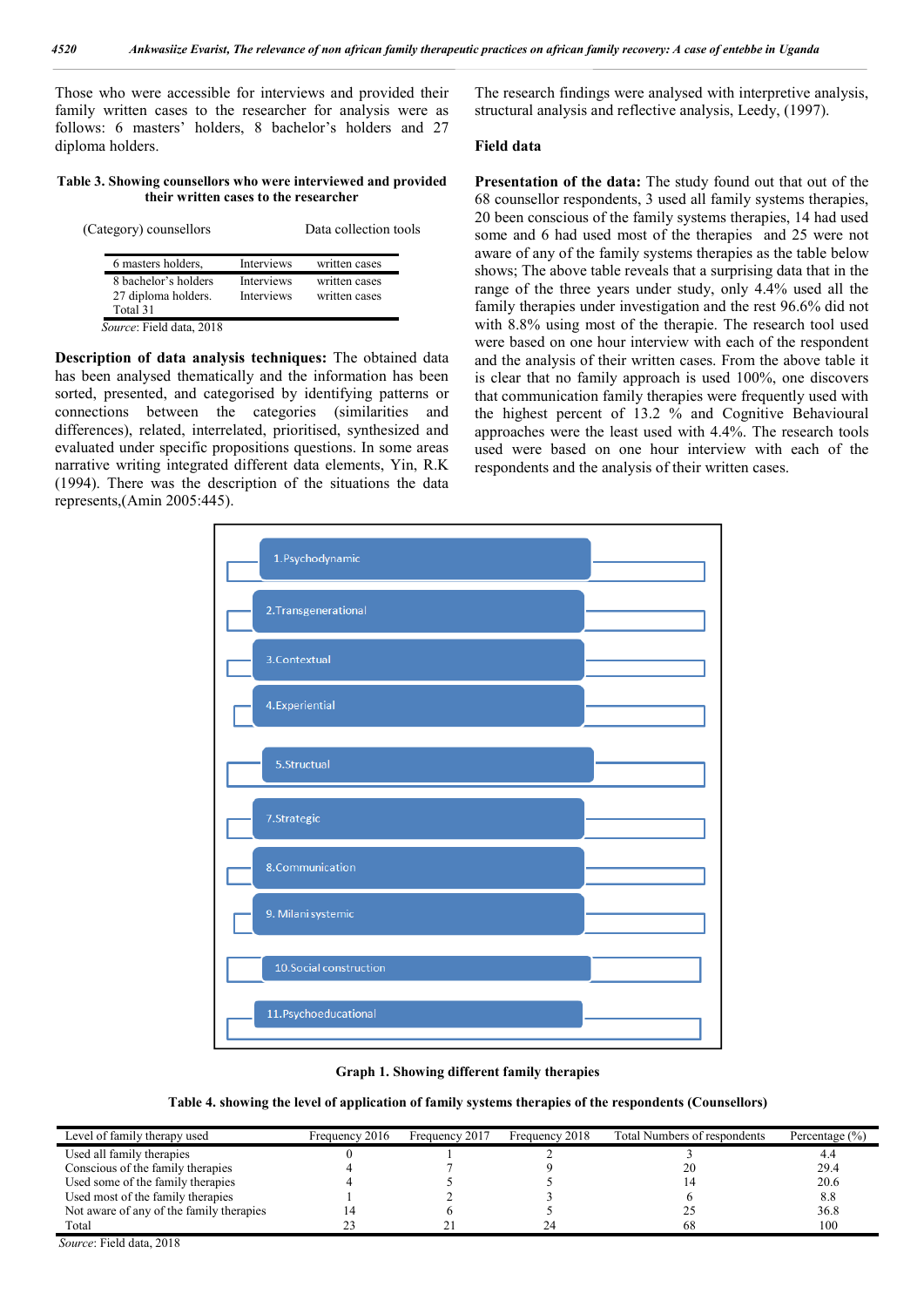| Family systems therapy    | Frequency of counsellor in 2018 | Percentage $(\% )$ |
|---------------------------|---------------------------------|--------------------|
| Psychodynamic             |                                 | 10.3               |
| Trans-generational        |                                 | 5.8                |
| Contextual                |                                 | 11.8               |
| Experiential              |                                 | 11.8               |
| Structural                |                                 | 7.4                |
| Strategic                 |                                 | 8.8                |
| Communication             |                                 | 13.2               |
| Milan systemic            |                                 | 8.8                |
| Behavioural and cognitive |                                 | 4.4                |
| Social construction       |                                 | 7.4                |
| Psycho-educational        |                                 | 10.3               |
| Total                     | 68                              | 100                |

**Table 5. Showing the Level of usage of the most used family theoretical orientation by counselors**

 *Source*: Field data, 2018

#### **The usage of different family approaches based on counselling education levels**

**Table 6. Showing Ph.D holders in counselling or candidates**

| holder<br>Master <sup>*</sup>                   | 2016<br><i>гаиепс</i> | <b>Service</b><br>2017<br>н <i>reauenc</i> y | 2018<br>Freauency | $\sim$<br>otal<br>frequency | var<br>.rentage |
|-------------------------------------------------|-----------------------|----------------------------------------------|-------------------|-----------------------------|-----------------|
| . .<br>tam:<br>systems<br>therapies<br>lsei<br> |                       |                                              |                   |                             | 100             |

*Source*: Field data, 2018

#### **Non directional cycle 1. indicating how Masters Holders in counselling used family therapies**



**Table 7. Showing Bachelor's holders in counseling**

| Bachelor's holder's                              | Frequency 2016 | Frequency 2017 | Frequency 2018 | total frequency | Percentage $(\% )$ |
|--------------------------------------------------|----------------|----------------|----------------|-----------------|--------------------|
| Used all family systems therapies                |                |                |                |                 | 00                 |
| Conscious of the family systems therapies        |                |                |                |                 | 38.3               |
| Used some of the family systems therapies        |                |                |                |                 | 16.7               |
| Used most of the family systems therapies        |                |                |                |                 | 8.3                |
| Not aware of any of the family systems therapies |                |                |                |                 | 16.7               |
| Total                                            |                |                |                |                 | 100                |

 *Source*: Field data, 2018

The research tool used was based on one hour interview with each of the respondents at different times in their clinics. They agreed that even though they use all family therapies eclectically they do not use them at the same level. All agreed that communication therapies are the most preferred. The research tools used were based on one hour interview with each of the respondents and the analysis of their written cases. None of the respondents among the category of counsellors with a Master's degree was unaware of any of the family systems therapies (0%) and none used all the available family

therapies  $(0\%)$ .  $60\%$  of the counsellors were Conscious of the family systems therapies. The rest 4o% used some of the family therapies 30% or used most of the family therapies 10%. Among counsellors with a Bachelor's degree, none used all the available family therapies (00%) and 16.7% were not aware of any of the existing family therapies while majority were conscious of the family therapies (38.3%). The rest 8.3% used most of the family therapies and 16.7% were not aware of the family systems therapies. The research tools used were based on one hour interview with each of the respondents and the analysis of their written cases.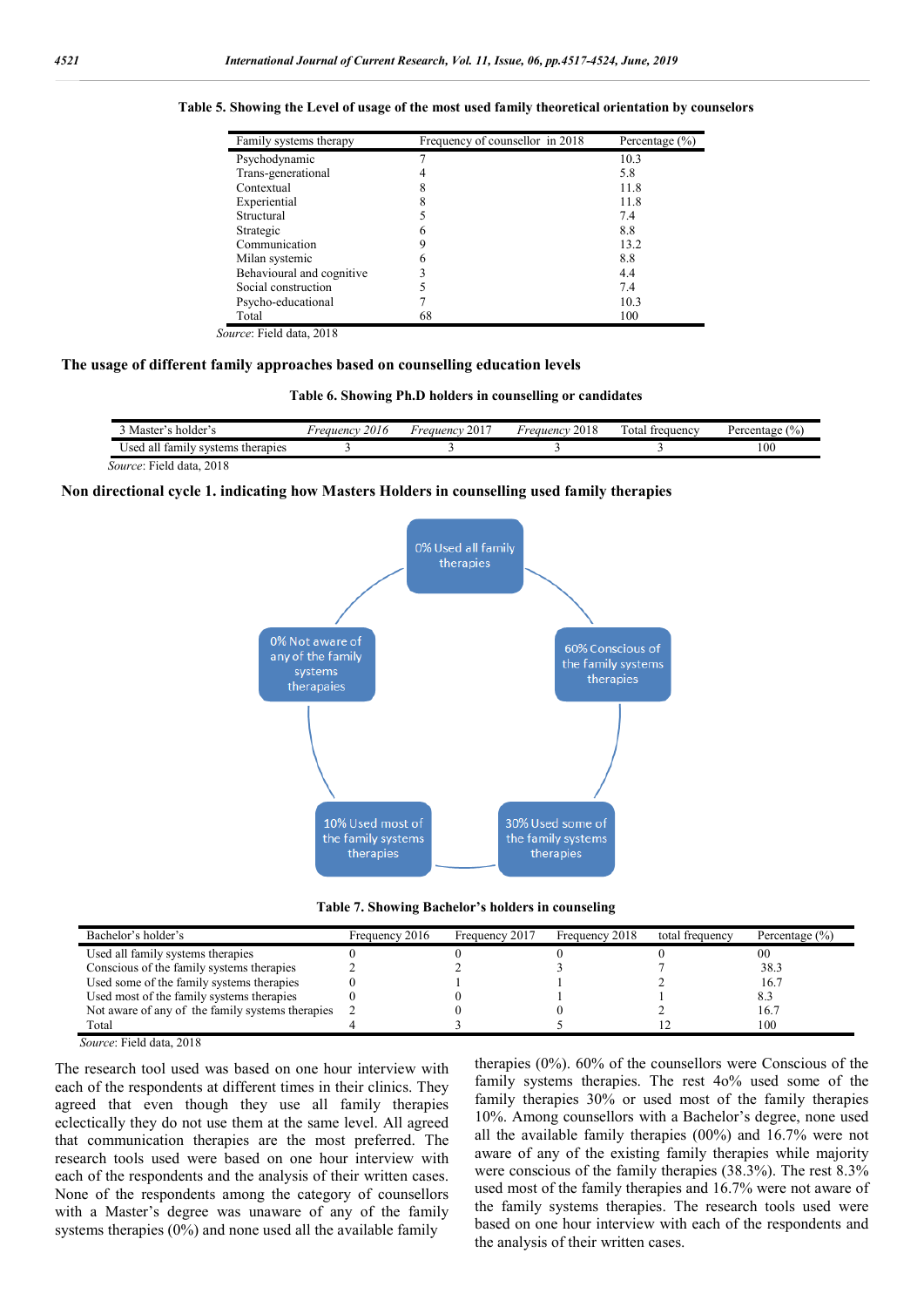|  |  | Table 8. Showing the level of usage of the most used family therapy |
|--|--|---------------------------------------------------------------------|
|  |  |                                                                     |

|                | Family systems therapies  | Frequency 2016<br>Counsellors | Frequency 2017<br>counsellors | Frequency 2018<br>counsellors | Total number frequency<br>of counsellors | Percentage $(\% )$ |
|----------------|---------------------------|-------------------------------|-------------------------------|-------------------------------|------------------------------------------|--------------------|
|                |                           |                               |                               |                               |                                          |                    |
|                | Psychodynamic             |                               |                               |                               |                                          | 10.7               |
|                | Trans-generational        |                               |                               |                               |                                          | 5.9                |
|                | Contextual                |                               |                               |                               |                                          | 11.8               |
|                | Experiential              |                               |                               |                               |                                          | 11.8               |
|                | Structural                |                               |                               |                               |                                          | 7.3                |
| $\mathbf{6}$ . | Strategic                 |                               |                               |                               |                                          | 8.8                |
|                | Communication             |                               |                               |                               |                                          | 13.2               |
| 8.             | Milan systemic            |                               |                               |                               |                                          | 8.8                |
| 9.             | Behavioural and cognitive |                               |                               |                               |                                          | 4.4                |
| 10.            | Social construction       |                               |                               |                               |                                          | 7.4                |
|                | Psycho-educational        |                               |                               |                               |                                          | 10.3               |
| Total          |                           |                               |                               | 3 I                           | 68                                       | 100                |

 *Source*: Field data, 2018



| 00% USED ALL<br><b>FAMILYTHERAPIES</b>    |                                           | <b>16.3% CONSCIOUS</b><br>OF THE FAMILY<br><b>THERAPIES</b> |               | 7.0% USED SOME<br><b>OF THE THERAPIES</b>   |  |
|-------------------------------------------|-------------------------------------------|-------------------------------------------------------------|---------------|---------------------------------------------|--|
|                                           | 2.3% USED MOST<br><b>OF THE THERAPIES</b> |                                                             | OF ANY OF THE | 74.4% NOT AWARE<br><b>FAMILY THERAPIES.</b> |  |
| linlama had the majority not aware of the |                                           |                                                             |               |                                             |  |

Counsellors with a diploma had the majority not aware of the existing family therapies of 74.4% and with none who was able to use all the family systems therapies (00%). Those who were conscious of the family therapies were 16.3% and those who used some of the therapies were 7.0% and 2.3% used most of the therapies. The research tools used were based on one hour interview with each of the respondents and the analysis of their written cases.

**Extent of the used family systems therapies:** Different family therapies were employed to heal the families at different levels. This depended on how different counsellors felt comfortable with the family therapy. This is partly explained by the manner of training or the availability of the clients whose life issues necessitated the employment of the given family systems therapy. The above table 8 reveals that communication family therapies were the most preferred approach with the 13.2% with behavioural cognitive therapies with the least of 4.4 %. The rest of the percentages are scattered in other therapies as in the table above. It is thus concluded from the study that no family approach is used 100%, It is evidential that family therapies are not sufficiently employed by family therapists. Therapists at doctoral level were the only ones who agreed that they use all the family therapies. They also agreed that even though they use all family therapies eclectically they do not use them at the same level. Majority of 13.2% of the total therapists involved in the study agreed that communication therapies are the most preferred. This already indicates that therapists are using other therapeutic models especially social cultural traditional approaches to family healing. Six eight (68) counsellors involved in the study can be shown in a continuous arrow process indicating the growth in the total usage of different family therapies as follows:



The research tools used to obtain the above data were based on one hour interview with each of the respondents and the analysis of their written cases.

## **DISCUSSIONS**

The usage of psychodynamic within three years of 2016, 2017, 2018 scored cumulative 10.7%. An assumption of psychodynamic family therapy is that resolving problems in marriages in the client's current family or in their lives necessitates intra-psychic exploration and resolution from the early parent-child marriages. It is further assumed that these early influences affect and explain the nature of the present interpersonal difficulties, (Becvar & Becvar 2,000). Psychodynamic viewpoint, based initially on psychoanalytic model focuses on drive theory and the interplay of opposing forces within the individual and treatment based on individual with proponents like Sigmund Freud. The usage of transgenerational within three years of 2016, 2017, 2018 scored cumulative 5.9%. Family systems theory, developed primarily by Murray Bowen, has a trans-generational outlook and is based on a natural systems perspective in which a human behaviour is seen because of an evolutionary process and as one type of a living system. As Friedman (1991) points out that, the theory is not fundamentally about families but about life. Bowen conceptualised the family as an emotional marriage system (Kerr & Bowen, 1988). The usage of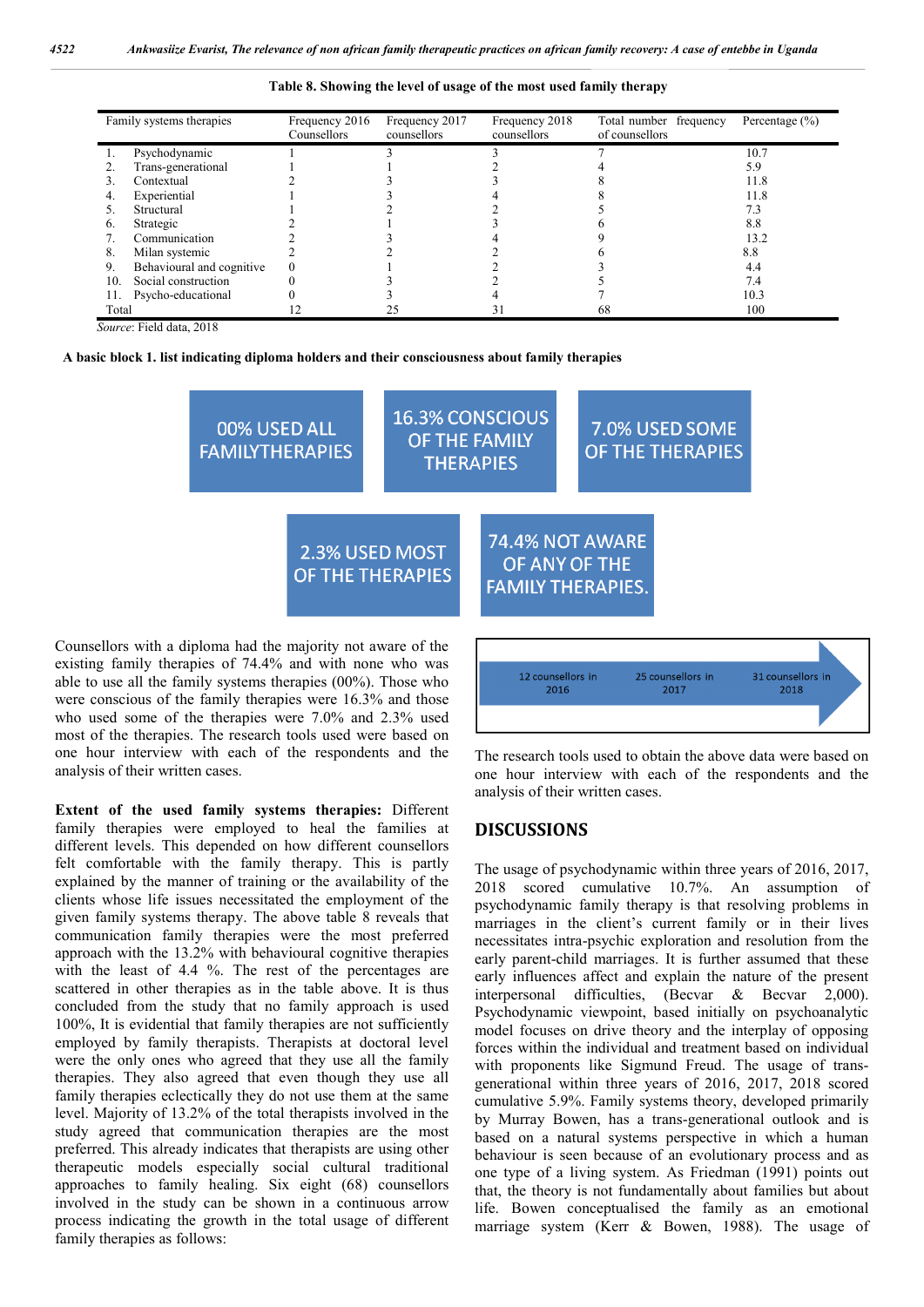Contextual family therapy within three years of 2016, 2017, 2018 scored cumulative 11.8%. Contextual family therapy, developed primarily by Boszormenyi-Nagy (1987), focuses on relational ethics and trans-generational legacies, exploring how influences from the past have a bearing on present day functioning of all members. In this view, families have an invisible loyalties-obligations rooted in the past generationsand unsettled accounts that must be balanced (Boszormenyi-Nagy, Grunebaum, & Ulrich, 1991).

The usage of experiential and symbolic approach within three years of 2016, 2017, 2018 scored cumulative 11.8%. Carl Whitaker's family approach of experiential and symbolic approach, often involving a co-therapist, was designed to capitalize on both the real and symbolic experiences that arise from the therapeutic process, and was aimed at bringing personal growth (Whitaker & Bumberry, 1988). The usage of structural family approach within three years of 2016, 2017, 2018 scored cumulative 7.3%. structural family theory focuses on the active, organized wholeness of the family unit and the way family organizes itself through its transactional patterns. The usage of Communication approaches' within three years of 2016, 2017, 2018 scored cumulative 13.2%. Communication approaches' basic premises are fundamental to

both structural and strategic models and probably no approach that does not acknowledge the importance of effective communication. It is therefore not easy to identify key figures and specific models distinctively representative of this model (Becvar & Becvar, 2000). The essential focus of this theory/approach is the redundant patterns of communication and interaction within and between the systems and the emphasis is here and now and the key question is what? Not why?

The usage of Strategic outlook within three years of 2016, 2017, 2018 scored cumulative 8.8%. Strategic outlook is to help the family resolve its presenting problem not working with underlying family emotional issues or speculating future, Shoham, Rohrbaugh & Patterson,(1995).The emphasis in strategic therapy, according to Madanes (1981) is not on devising a therapeutic method applicable to all cases, but rather on designing a unique strategy for each specific presenting problem. The usage of Systemic family approach within three years of 2016, 2017, 2018 scored cumulative 8.8%. Systemic family approach is characterized by a systemic search for differences-in behavior within marriages, in how various family members perceive and construe an event-and by efforts to uncover the connections that link the family member and keep the system in homeostatic balance ,the approach has come to be known as systemic family therapy (Bateson 2000). The usage of Behavioural models within three years of 2016, 2017, 2018 scored cumulative 4.4%. Behavioural models of family therapy attempt to bring the scientific method and process into family therapy by developing regularly monitored, data based intervention procedures. These approaches emphasize environmental, situational and social determinants of behaviour. Most behaviorists have recognized influence of cognitive factors as events mediating family interactions. Cognitive behaviorists view people as neither exclusively driven by inner conflicts (the orthodox psychoanalytic stance) nor helplessly buffeted by outside forces (the orthodox behavioural position) (Epstein &Baucon, 2002). The usage of Social construction within three years of 2016, 2017, 2018 scored cumulative 7.4%. The postmodern revolution in family therapy challenges systems thinking, especially of the first order cybernetic type (the study of methods of feedback control within a system, especially the flow of information through feedback loops). In the postmodern view, what we call reality is socially or culturally constructed, Freedman and Combs (1996) observe:

"A central tenet of the postmodern world view in which we base our approach to therapy is that beliefs, laws, social customs, habits of dress and diet-all the things that make the psychological fabric of "reality"-arise through social interaction over time. In other words, people, together, construct their realities as they live them (p.23)

The usage of Psycho-education within three years of 2016, 2017, 2018 scored cumulative 10.3%. Psycho-education offers an empirically based form of intervention that seeks to impart information to distressed families, educating them so that they might develop skills for understanding and coping with their disturbed family member or troubled family marriages (Guerney, Brock, & Coufal, 1986).

## **Conclusion**

- Each family seeking counselling is unique and needs specific, particular attention.
- Each family presents its own pattern of relationships, ways of interaction and communication with each other and their very own problems.
- It has been discovered that all evaluated family therapies have applicable and non-applicable measures to attending a particular family, depending on the family life style; culturally' financially, spiritually, socially, physically and psychologically.
- Family and marriage counsellors have to be courageous, innovative and creative in their therapy approach. They have to be willing to leave their "therapeutic comfort zone", (the the rigidly set boundaries in counselling). By observing the unique needs of individuals and their families, within a given cultural background, the counsellors are led into combining classical therapeutic approaches with rather unconventional practical measures, to come up with a "therapeutic patchwork approach".
- As life, especially family life is in an ever-mutable process, it calls for dynamic counselling dynamic attitude in counselling will bear new family therapy approaches in order to fully encounter singular needs of clients in a suitable, effective way, which can lead to family - healing, - freedom and - growth in everchanging times.
- Therapeutic patchwork approach should aim to embed the cultural, ethnical, spiritual issues of the family members.
- The study has demonstrated that there is a significant difference between the indigenous African family therapies and western based family therapies. Africans were cosmostheandric in nature (that is integrating cosmos with humanity and with gods in the therapeutic process as seen in the Indigenous treatment of postpartum psychosis) and western are psychosocial in nature.

#### **Recommendations**

 Therapists have to step out of "therapeutic boxes", leave their "therapeutic comfort zones" in order to